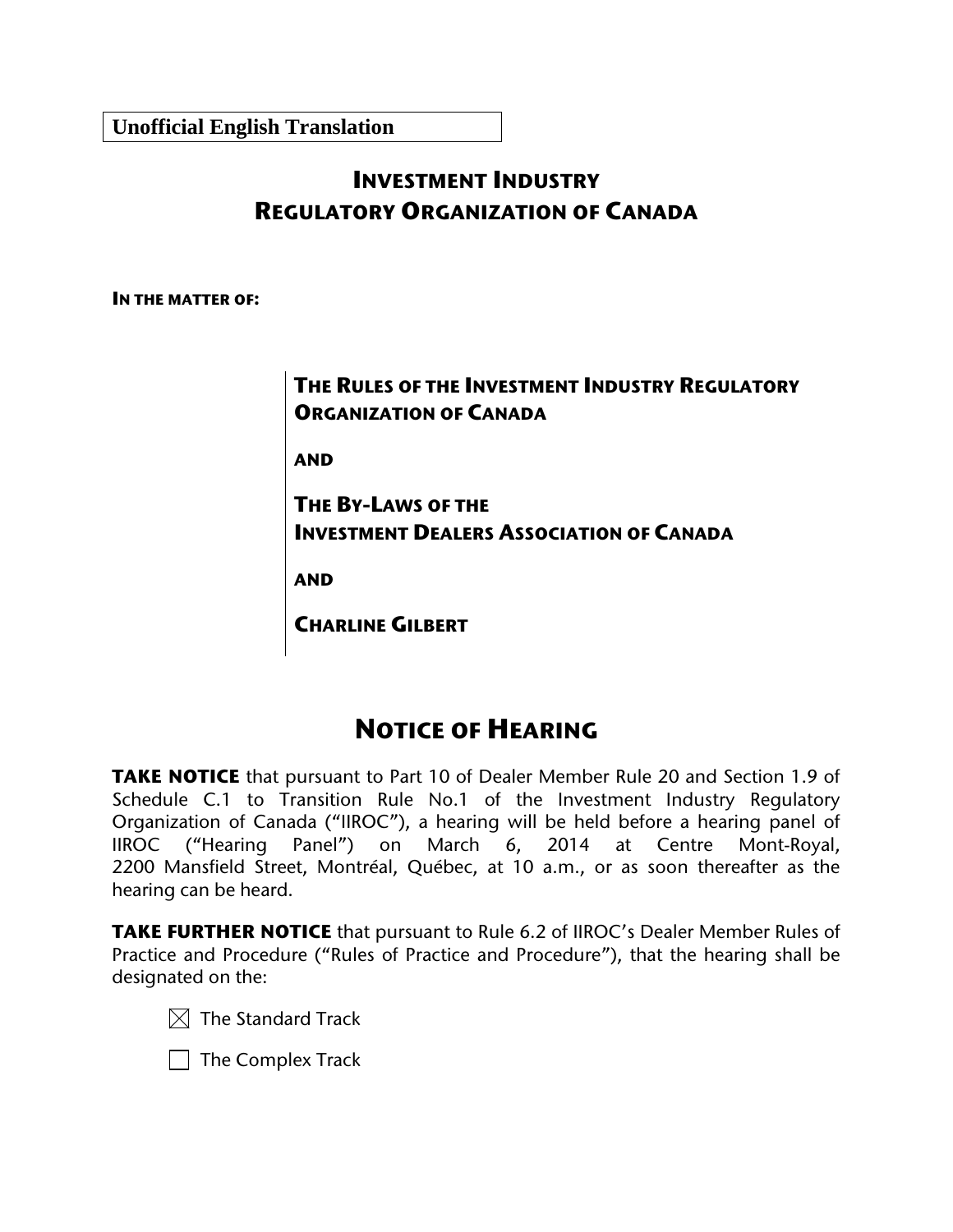**TAKE FURTHER NOTICE** that on June 1, 2008, IIROC consolidated the regulatory and enforcement functions of the Investment Dealers Association of Canada ("IDA") and Market Regulation Services Inc. Pursuant to the *Administrative and Regulatory Services Agreement* between IDA and IIROC, effective June 1, 2008, the IDA has retained IIROC to provide services for IDA to carry out its regulatory functions.

**THE PURPOSE OF THE HEARING** is to determine whether Charline Gilbert ("the Respondent") has committed the following contraventions that are alleged by the Staff of IIROC ("Staff"):

## **Count 1**

Between March 7, 1994 and May 16, 2013, the Respondent made false statements to the IDA, now IIROC, in her applications for registration/approval as a registered representative and in her communications with the various regulatory bodies, by stating that she held a master's degree and/or a doctorate when she had not earned these degrees, thereby engaging in conduct unbecoming or detrimental to the public interest, contrary to By-law 29.1 of the IDA (now IIROC Dealer Member Rule 29.1);

# **Count 2**

Since 2005, Respondent has misrepresented herself to her clients and participated in publicity and presentations to the public as a person with a master's degree and/or a doctorate in finance, and used the abbreviations corresponding to these degrees on her business cards and other promotional documents, whereas she had not earned these degrees and/or titles, thereby engaging in conduct unbecoming or detrimental to the public interest under the terms of IDA By-law 29.1 (now IIROC Dealer Member Rule 29.1);

# **Chef 3**

When she was hired, on or around May 17, 2004, and/or when she applied for accreditation as an associate portfolio manager on or around September 3, 2004, Respondent presented her employer, an IIROC-regulated firm, with an attestation of a university degree, whereas she knew or ought to have known that this attestation contained false information, with the intention that her employer accept the document as a true copy of the original document and act accordingly, thereby engaging in conduct unbecoming or detrimental to the public interest pursuant to IDA By-law 29.1 (now IIROC Dealer Member Rule 29.1).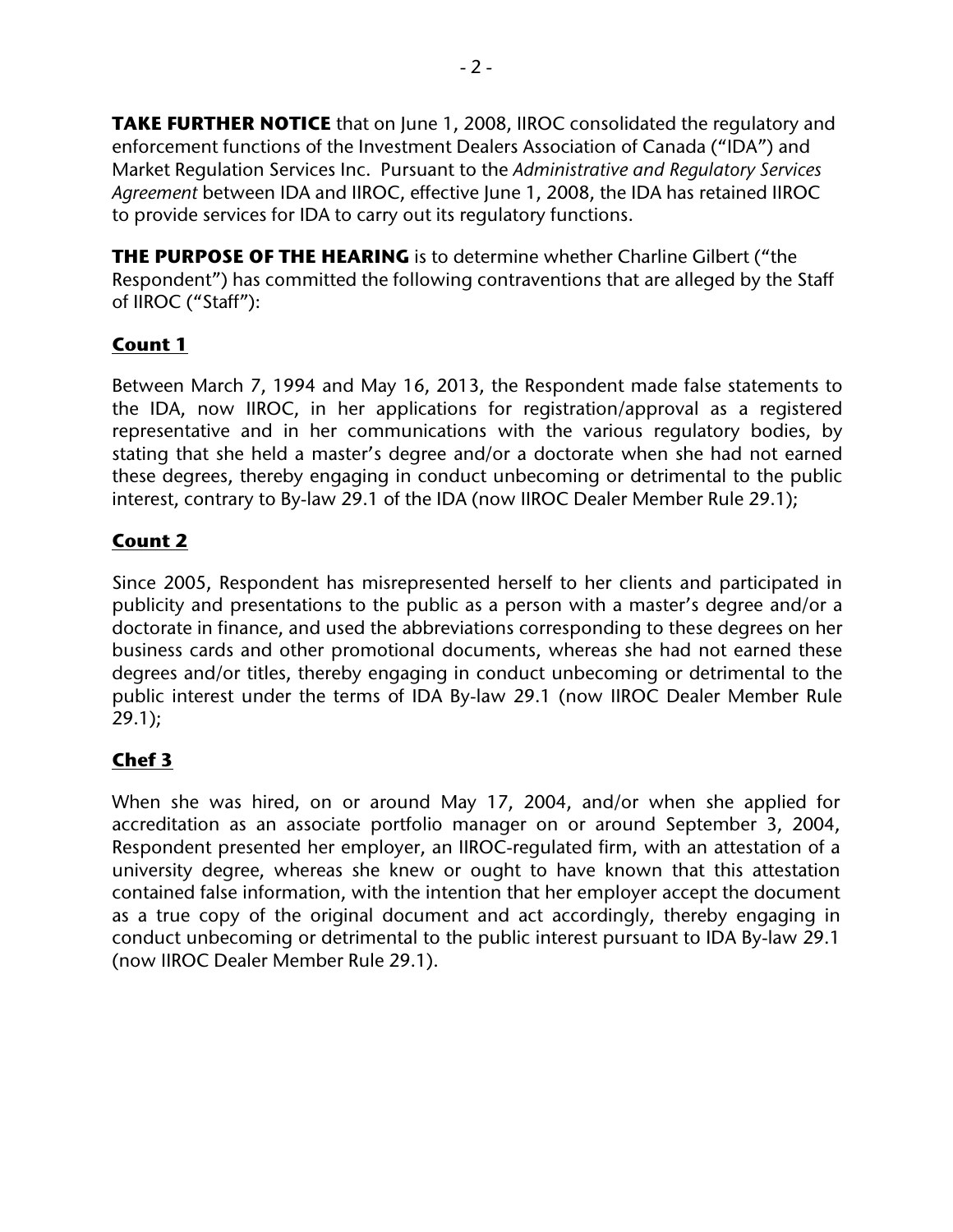#### **PARTICULARS**

**TAKE FURTHER NOTICE** that the following is a summary of the facts alleged and to be relied upon by Staff at the hearing:

- 1. For 19 years, Respondent falsely stated to the IDA, and then to IIROC, as well as to her employers, IIROC-regulated firms, that she held a master's degree whenever she applied for approval or transfer. Subsequently, she also falsely stated that she held a doctorate in finance;
- 2. Between 2000 and 2004, Respondent prepared or participated in the preparation of a false attestation of a master's degree, whereas she never earned the degree, nor was she ever enrolled in the program, and communicated this document to her employers so that they might consider it as true;
- 3. Finally, between 2004 and 2013, Respondent prepared or had prepared business cards which she used, made presentations to the public, and had published newspaper and magazine articles containing abbreviations for master's and/or doctoral degrees, whereas she knew that this information was deceptive or might mislead the public.

### **APPROVAL HISTORY**

- 4. On or around May 15, 1991, Respondent was approved by the Commission des valeurs mobilières du Québec (**CVMQ**) as a representative of a mutual fund dealer on behalf of CIBC Securities Inc.;
- 5. On or around July 23, 1993, Respondent left her job with CIBC Securities Inc.;
- 6. On or around August 18, 1993, Respondent submitted to the CVMQ a uniform application for registration as a mutual funds representative with BNP (Canada) Valeurs Mobilières inc. (BNP (Canada));
- 7. In support of her application, Respondent appended a résumé which states that she holds a master's in economics, dating from 1993, from Laval University, Faculty of Business Administration, Economics Department;
- 8. The Respondent also signed a sworn statement before a commissioner of oaths, that all the statements in her application, including the appendices, were accurate;
- 9. On the basis of this, on or around September 10, 1993, the CVMQ approved Respondent's transfer as a mutual funds representative for BNP (Canada);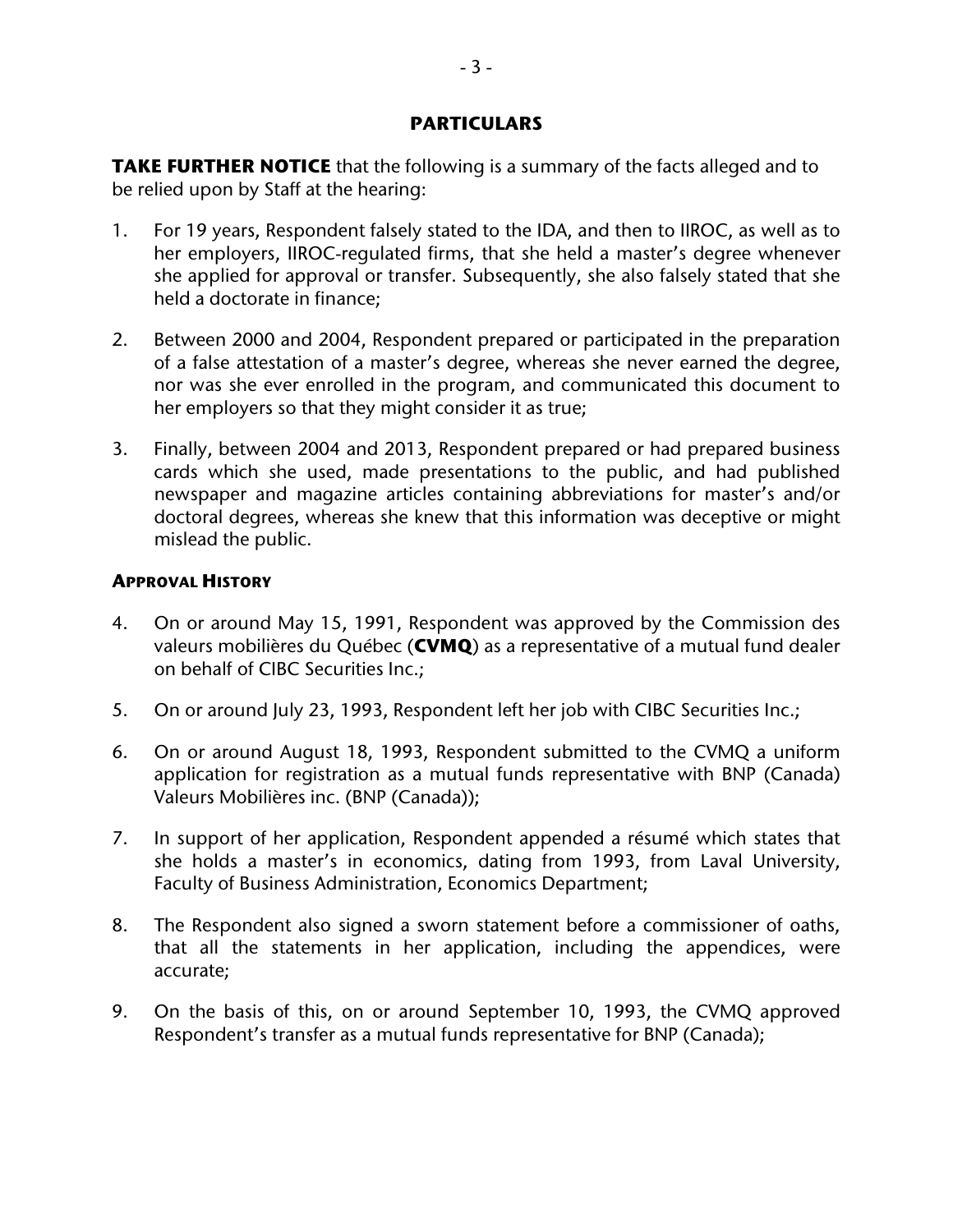- 10. On or around March 7, 1994, the IDA, on the basis of the documents supplied and the Respondent's sworn statement, also approved her restricted license as a mutual funds representative with BNP (Canada);
- 11. On or around August 4, 1994, once she passed the Canadian Securities Course, BNP (Canada) applied to the Montréal Exchange and to the IDA for approval of the Respondent as a representative with unrestricted practice;
- 12. In support of the application, Respondent submitted a uniform application for registration/approval for individuals, dated April 13, 1994, but received on August 5, 1994, containing a statement sworn before a commissioner of oaths to the effect that all statements made and appendices supplied were accurate;
- 13. One of these appendices was the Respondent's résumé in which she also stated that she had a master's in economics from Laval University, Faculty of Business Administration, Economics Department, dating from 1993. However, in the sworn uniform application for registration, Respondent stated that she held a "master's in international economics", dating from 1993;
- 14. On or around August 22, 1994, under decision 94-E-2907, the CVMQ registered the Respondent as a representative with unrestricted practice for BNP (Canada);
- 15. On or around September 8, 1994, still on the basis of the information and documents appended to the Respondent's sworn uniform application for registration/approval, the IDA approved her registration as a representative with unrestricted practice for BNP (Canada), conditional on proof of successful completion of the Canadian Investment Management course by no later than March 8, 1997;
- 16. On or around September 16, 1994, the IDA granted an amended application for approval of the Respondent as a representative with unrestricted practice for BNP (Canada), subject to six months of supervision by the branch manager effective September 8, 1994;
- 17. On or around May 9, 1997, the Respondent left her job with BNP (Canada);
- 18. On or around May 12, 1997, the Respondent filed an application for transfer with the Montréal Exchange for approval as a registered representative on behalf of Capital Midland Walwyn Inc. (**Midland Walwyn**);
- 19. On or around June 25, 1997, the Montréal Exchange accepted the Respondent's transfer;
- 20. On or around August 26, 1998, further to the sale of part of Midland Walwyn's activities, the IDA approved the transfer *en bloc* of the registered representatives, including the Respondent, to Merrill Lynch Canada inc. (**Merrill Lynch**);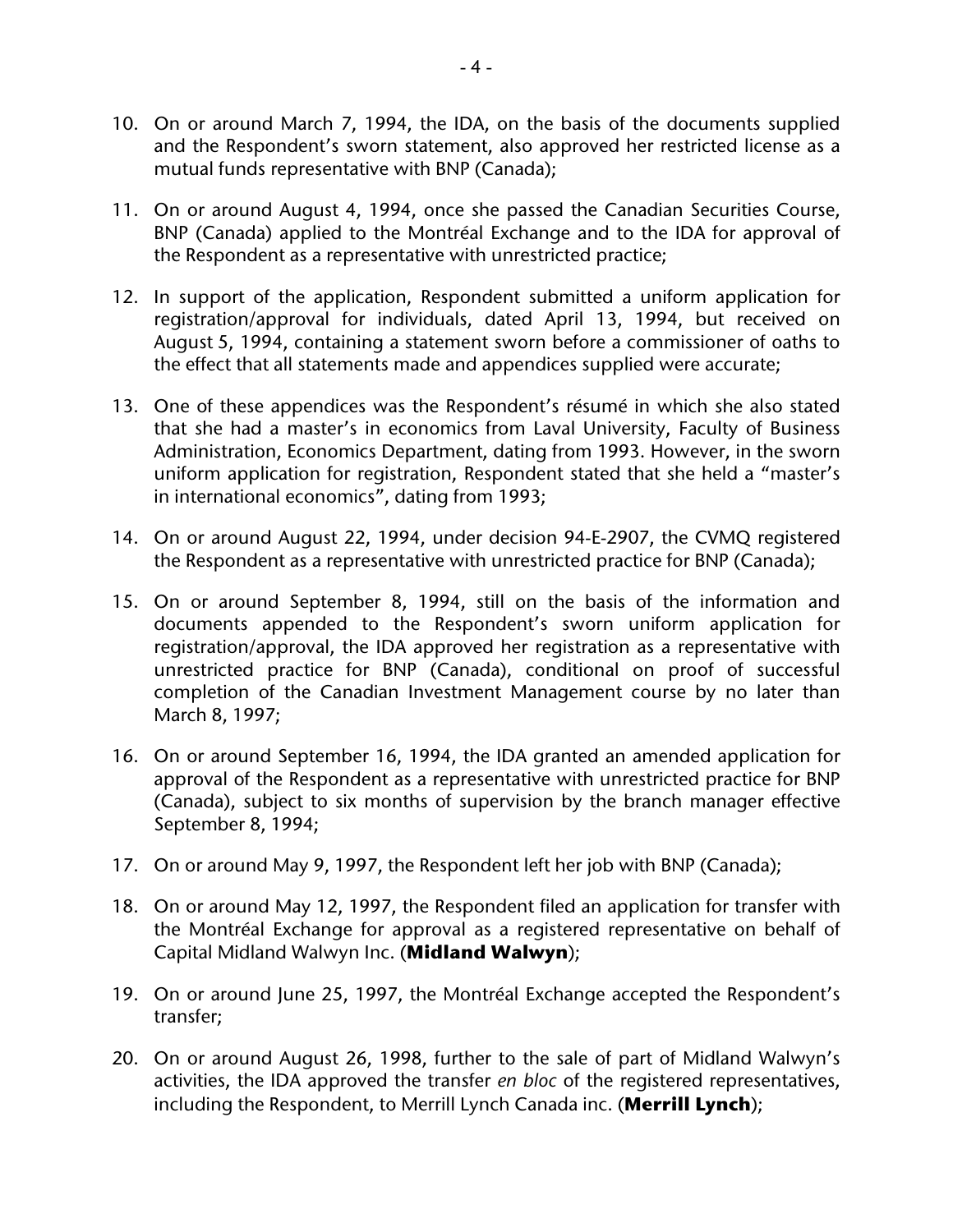- 21. On or around September 6, 2002, following the sale of Merrill Lynch's activities, the Montréal Exchange accepted the transfer *en bloc* of the registered representatives, including the Respondent, to CIBC World Markets Inc. (CIBC WM)
- 22. On or around April 7, 2003, the IDA also accepted the transfer *en bloc* of the registered representatives, including the Respondent, from Merrill Lynch to CIBC WM, retroactively to December 28, 2001;
- 23. On or around May 14, 2004, Respondent resigned from CIBC WM in order to join RBC Dominion Securities Inc. (**RBC Dominion**);
- 24. On or around May 17, 2004, RBC Dominion asked the Montréal Exchange to accept the transfer of the Respondent from CIBC WM to the Québec City branch of RBC Dominion.
- 25. On or around May 17, 2004, Respondent signed another application for transfer with the Montréal Exchange, stating under oath that she had no changes to make to her earlier sworn registration forms;
- 26. On or around June 4, 2004, the Montréal Exchange consequently approved the Respondent's transfer application;
- 27. In the interim, on or around May 27, 2004, Respondent also submitted to the IDA a Uniform Application for Registration /Approval*,* form I-U-2002, sworn before a commissioner of oaths, in support of a request for transfer to RBC Dominion;
- 28. In this form, Respondent claims this time to have obtained a master's degree in finance (Master in Finance) from York University in 1994;
- 29. On or around September 3, 2004, on the basis of the information supplied by the Respondent, the IDA approved Respondent's transfer as a registered representative (retail) for RBC Dominion, retroactively to May 20, 2004;
- 30. In the interim, on or around August 3, 2004, Respondent sent the IDA an application for registration approval as an associate portfolio manager on behalf of RBC Dominion;
- 31. In this application, Respondent stated under oath that she had the following qualifications: "Bac fin" for Bachelor of Finance, "Maîtrise Fin" for Master of Finance, and "PhD Fin" for Doctorate in Finance;
- 32. Consequently, on or around September 3, 2004, the IDA accepted the change in the Respondent's approval as a registered representative (retail) and as an associate portfolio manager for RBC Dominion, effective September 2, 2004;
- 33. On June 1, 2008, the Respondent became a regulated person of IIROC.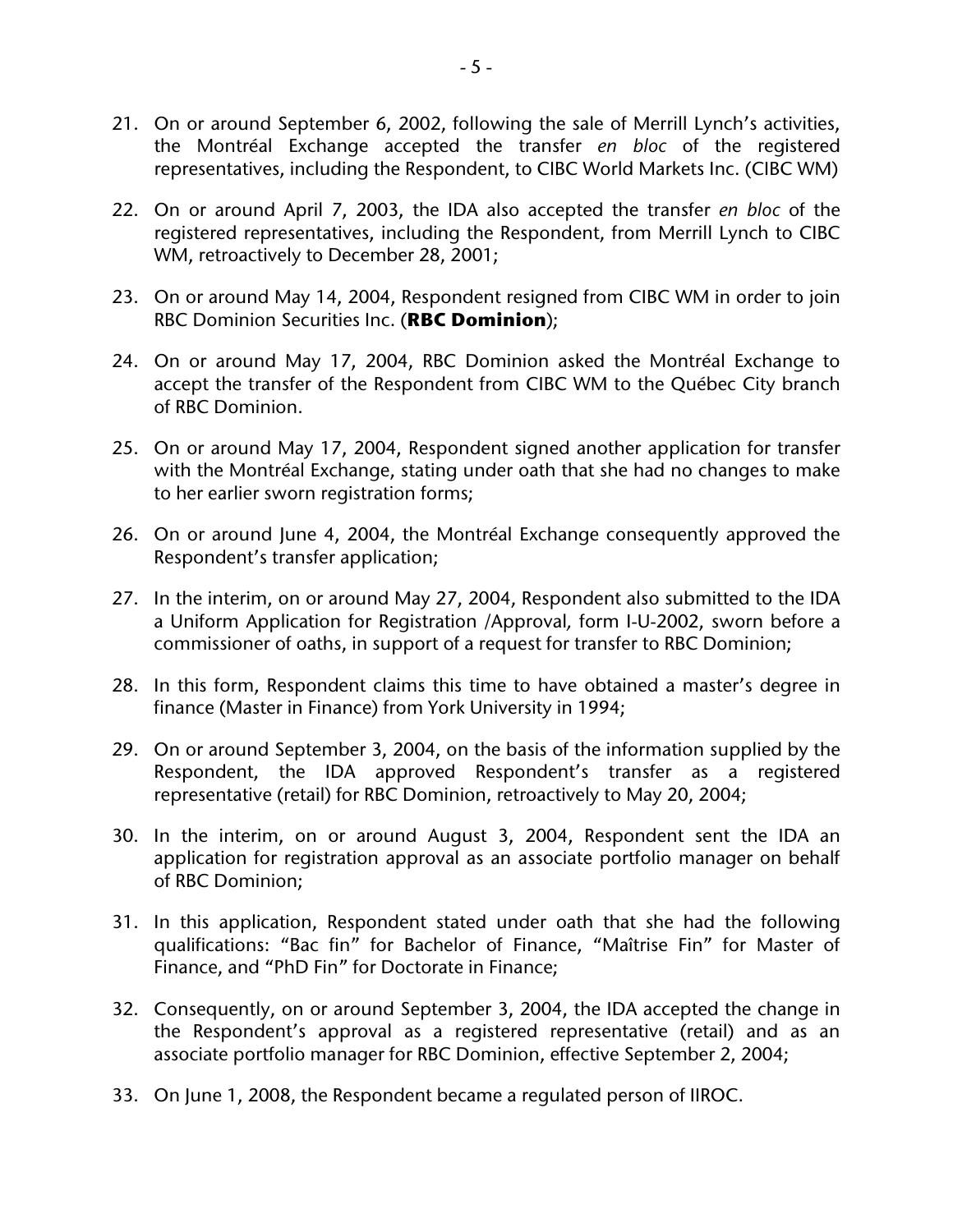#### **DECEPTIVE ADVERTISING**

- 34. On or around April 12, 2004, the IDA published Bulletin 3270 entitled *By-Laws and Regulations – By-law 29.7 Advertisements, Sales Literature and Correspondence,* following approval by the Board of Directors of the Association of amendments to By-law 29.7, to be effective August 1, 2004;
- 35. By-law 29.7 provided that *"(…) no registered or approved persons shall issue or send any advertisement, sales literature or correspondence in connection with its or his or her business which: (a) contains any untrue statement or omission of a material fact or is otherwise false or misleading"*;
- 36. However, since her hiring in 2004, Respondent had been using the abbreviation "M.Sc.Fin.", and since 2005, the abbreviation "Ph.D.", on her business cards issued by her employer, RBC Dominion. Moreover, Respondent was already using the abbreviation "M.Sc.Fin." on her business cards issued by her previous employer, CIBC WM;
- 37. During this period, Respondent also used these professional abbreviations in her external communications and in advertising documents that were disseminated to the public. The following elements are non-exhaustive examples of Respondent's use of these abbreviations;
- 38. On or around January 23, 2008, Respondent indicated in a promotional document advertising a conference to the public that she held the accreditations "M.Sc.Fin." and "Ph.D.", after her name;
- 39. On or around July 29, 2008, Respondent produced a bid for an investment management service in which she added after her signature the accreditations "M.Sc.Fin." and "Ph.D.";
- 40. In 2009, Respondent supplied a résumé for the RBC Dominion website, which indicated that she had held a Master of Finance in international finance from York University-Toronto since 1984, and a Doctorate in Finance from the University of Toronto since 2004. Respondent then allowed the RBC Dominion website to post that she held the professional titles "M.Sc.Fin." and "Ph.D.", referring to her appended résumé;
- 41. On or around October 26, 2011, Respondent signed a letter on RBC Dominion letterhead displaying after her signature the accreditations "M.Sc.Fin." and "Ph.D.";
- 42. On or around December 7, 2011, IIROC published Rules Notice 11-0349 entitled *Guidance Note – Guidelines for the review, supervision and retention of*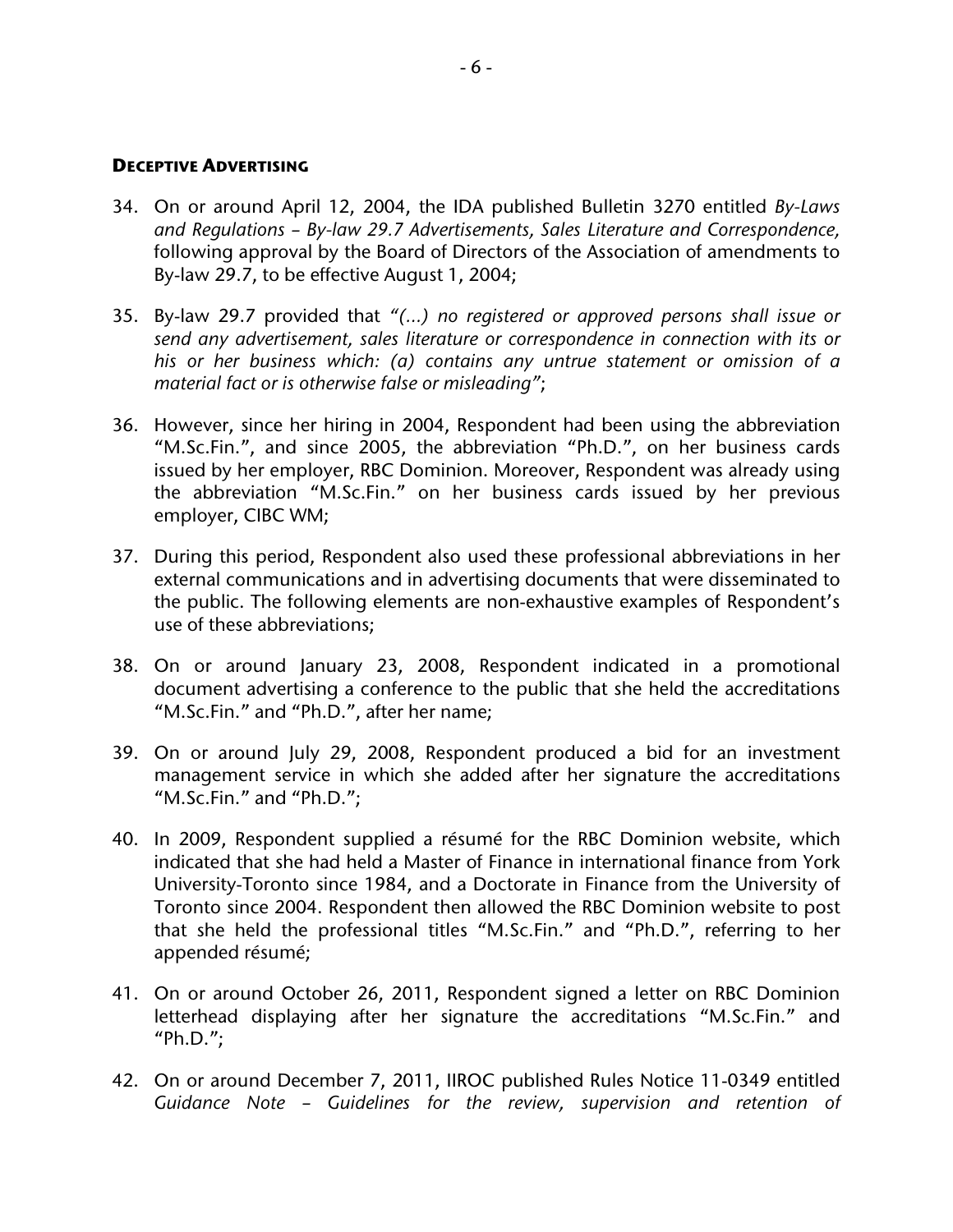*advertisements, sales literature and correspondence*, to replace the previously cited notice dated April 12, 2004, to provide guidance on the dissemination and communication of information and advertising by any means of communication (website, social media, blogs, etc.);

- 43. On or around January 11, 2012, Respondent prepared an offer of service in which the accreditations "M.Sc.Fin." and "Ph.D." are mentioned after her name;
- 44. Between June 30 and September 30, 2012, Respondent prepared six portfolio evaluations for six different clients, mentioning the accreditations "M.Sc.Fin." and "Ph.D." after her name;
- 45. On or around November 24, 2012, Respondent participated in an article published in the newspaper "Le Soleil", which states that [TRANSLATION]"she earned a degree in business administration with a concentration in finance, economics and insurance, a master's in finance";
- 46. On or around February 13, 2013, Respondent made a presentation to potential clients in which the accreditations "M.Sc.Fin." and "Ph.D." are stated after her name.

#### **DISCOVERY OF THE LIES**

- 47. In January 2013, RBC Dominion organized an in-house conference for branch managers, notably in order to share best practices on the use of titles and designations, and with the recommendation to verify titles that are not awarded by the CSI;
- 48. On or around January 21, 2013, the manager of the RBC Dominion branch in Québec City, where the Respondent was posted, asked all of the registered representatives to submit, by February 1, 2013, proof of their titles and accreditations, other than those conferred by CSI;
- 49. On or around January 24, 2013, Respondent replied to the request by stating that the relevant documents had already been submitted when she was hired in 2004 and when she applied for registration as a portfolio manager;
- 50. The same day, after a fruitless internal search and a renewed request from RBC Dominion, Respondent declared that she would request an attestation of the doctorate, while maintaining that she had already provided the attestation for her master's degree;
- 51. On January 29, 2013, Respondent informed her employer that she had made a request for an attestation of her doctorate, but that it would take approximately 5 to 8 days;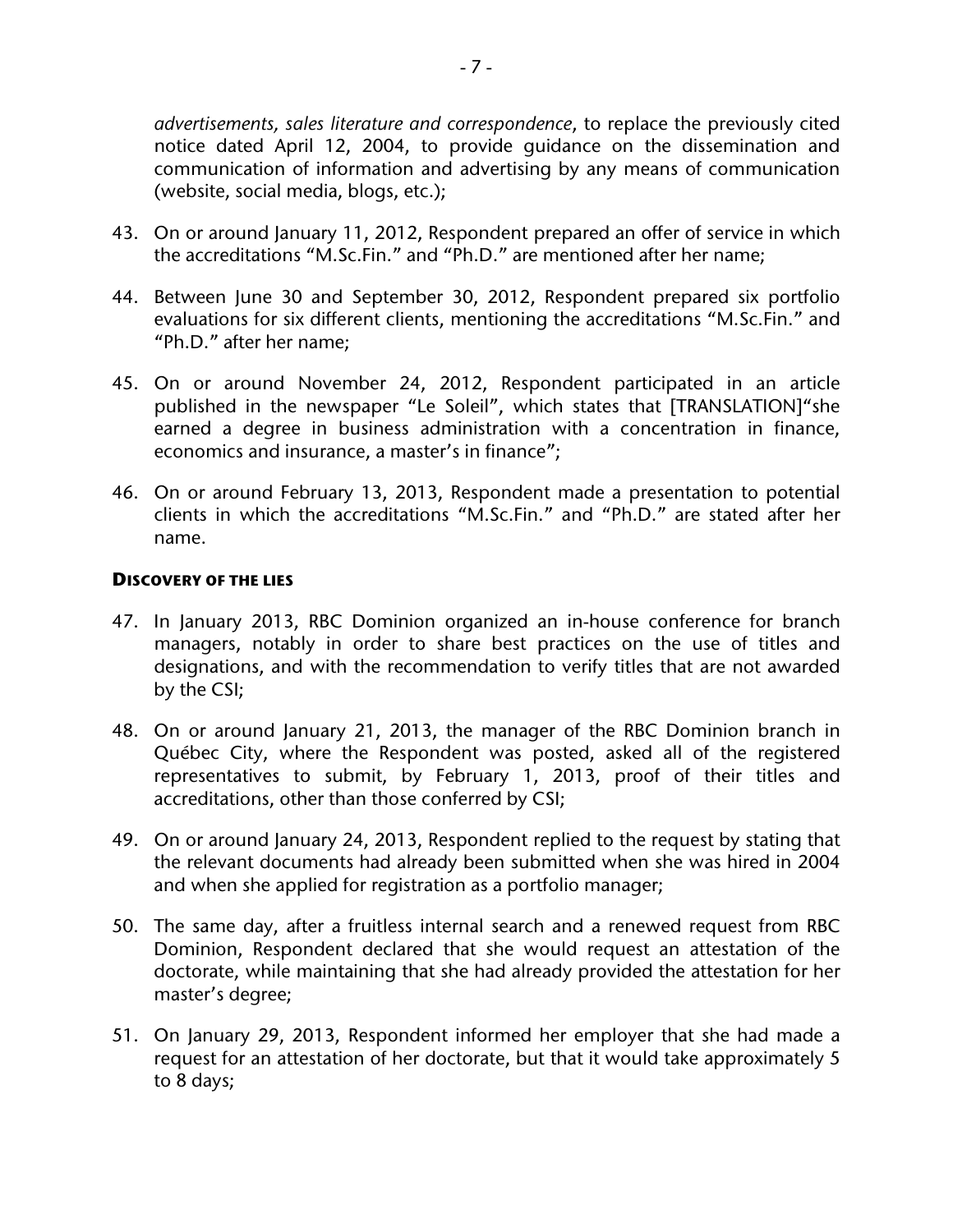- 52. The same day, her branch manager asked her to also send her a copy of her master's degree, as it was missing from her file;
- 53. On February 1, 2013, Respondent informed her employer that the attestation of the master's degree would be submitted early the following week;
- 54. On February 4, 2013, Respondent informed her employer that she would hand in her file the next day, but that she was still waiting to receive her attestation of the doctorate;
- 55. On or around February 8, 2013, Respondent remitted to her employer a copy of an attestation dated February 15, 2000, from Laval University, to the effect that she had satisfied the requirements of the Master of Finance program and that consequently, Laval University in collaboration with York University had awarded her a Master of Finance diploma on June 30, 1984;
- 56. On or around February 11, 2013, Respondent went to see her branch manager and confirmed to her that she had in her possession the original of the attestation of the master's degree, and that she had begun her doctorate in 2002 at the University of Toronto, but had switched and completed everything at York University in 2007, which documents would be submitted shortly;
- 57. On or around February 14, 2013, following a request from RBC Dominion, York University disputed the Respondent's claims that she had obtained either a master's degree or a doctoral degree from that establishment. York University's records show that Respondent never obtained any diploma from that university;
- 58. Consequently, the same day, RBC Dominion dismissed the Respondent for misrepresentation regarding her diplomas and for having allowed misleading information to be published on the firm's website and on the Respondent's business cards;
- 59. On or around March 13, 2013, Respondent wrote to the IIROC Registration Department on letterhead from a new IIROC-regulated firm, to request her transfer, explaining that she had completed a bachelor's degree in business administration (concentration finance) at Laval University, jointly with York University, and that the mention master's degree in international economics – 1993, on the form she submitted to the IDA in 1994, as well as on the 2004 form, should have read [TRANSLATION] *"master's degree in finance, international in nature through twinning with another university";*
- 60. As for her doctorate, Respondent stated that [TRANSLATION] "mentions regarding a Ph.D. included in one version of my résumé arose from the fact that I had in fact considered enrolling in this training, but ultimately rejected the idea for personal reasons," in so doing admitting that she never obtained a doctorate in finance;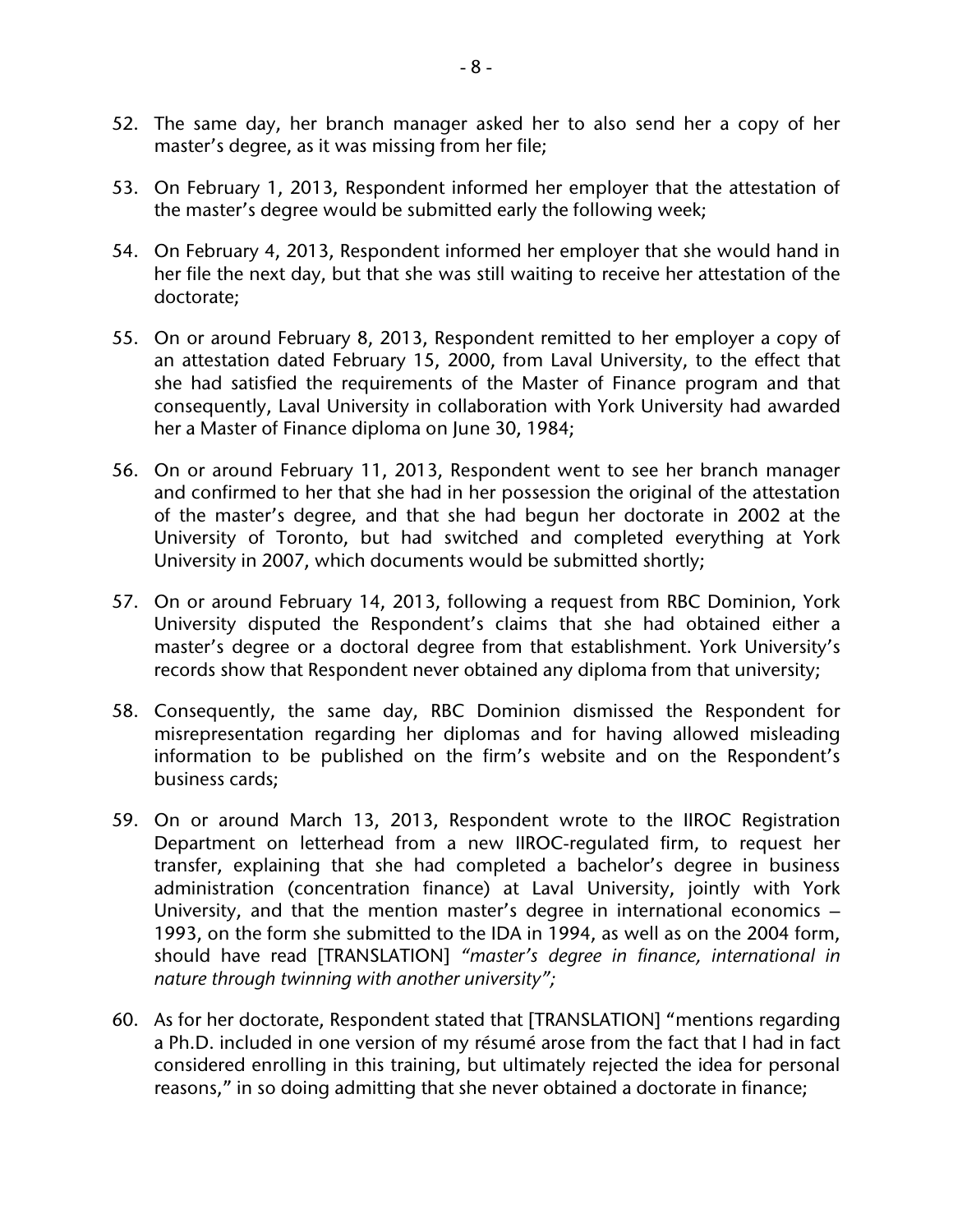- 61. On or around April 15, 2013, Respondent sent IIROC a certified true attestation from Laval University, conferring her a certificate in economics on June 30, 1983, as well as an attestation of a Bachelor of Business Administration, on February 28, 1985;
- 62. On May 16, 2013, Respondent stated under oath, and repeatedly, in a filmed interview, that she held a master's degree in business administration, option finance, from Laval University, but admitted that she did not have a doctorate in finance;
- 63. On May 17, 2013, Laval University reviewed the attestation supplied by the Respondent and according to its [TRANSLATION] "institutional databases and our records, Ms. Charline Gilbert was never admitted, enrolled, and by the same token never graduated from a master of business administration program or master of finance program";
- 64. Consequently, neither Laval University nor York University are prepared to certify that Respondent really obtained a master's degree in finance. Respondent simply enrolled in winter 2012 in a "non-degree studies (graduate)" program and took the course "Problèmes économiques internationaux" [International Economic Problems], but her student record was closed after an absence of more than 10 months;
- 65. Finally, a sample attestation of diploma is available in Word format, unprotected, on the Laval University website. This model matches the attestation supplied by the Respondent in an attempt to show that she had a master's in finance from Laval University.

### **GENERAL PROCEDURAL MATTERS**

**TAKE FURTHER NOTICE** that the hearing and related proceedings shall be subject to the Rules of Practice and Procedure.

**TAKE FURTHER NOTICE** that pursuant to Rule 13.1 of the Rules of Practice and Procedure, the Respondent is entitled to attend and be heard, be represented by counsel or an agent, call, examine and cross-examine witnesses, and make submissions to the Hearing Panel at the hearing.

## **RESPONSE TO NOTICE OF HEARING**

**TAKE FURTHER NOTICE** that the Respondent must serve upon the Staff of IIROC a Response to the Notice of Hearing in accordance with Rule 7 of the Rules of Practice and Procedure within twenty (20) days (for a Standard Track disciplinary proceeding) or within thirty (30) days (for a Complex Track disciplinary proceeding) from the effective date of service of the Notice of Hearing.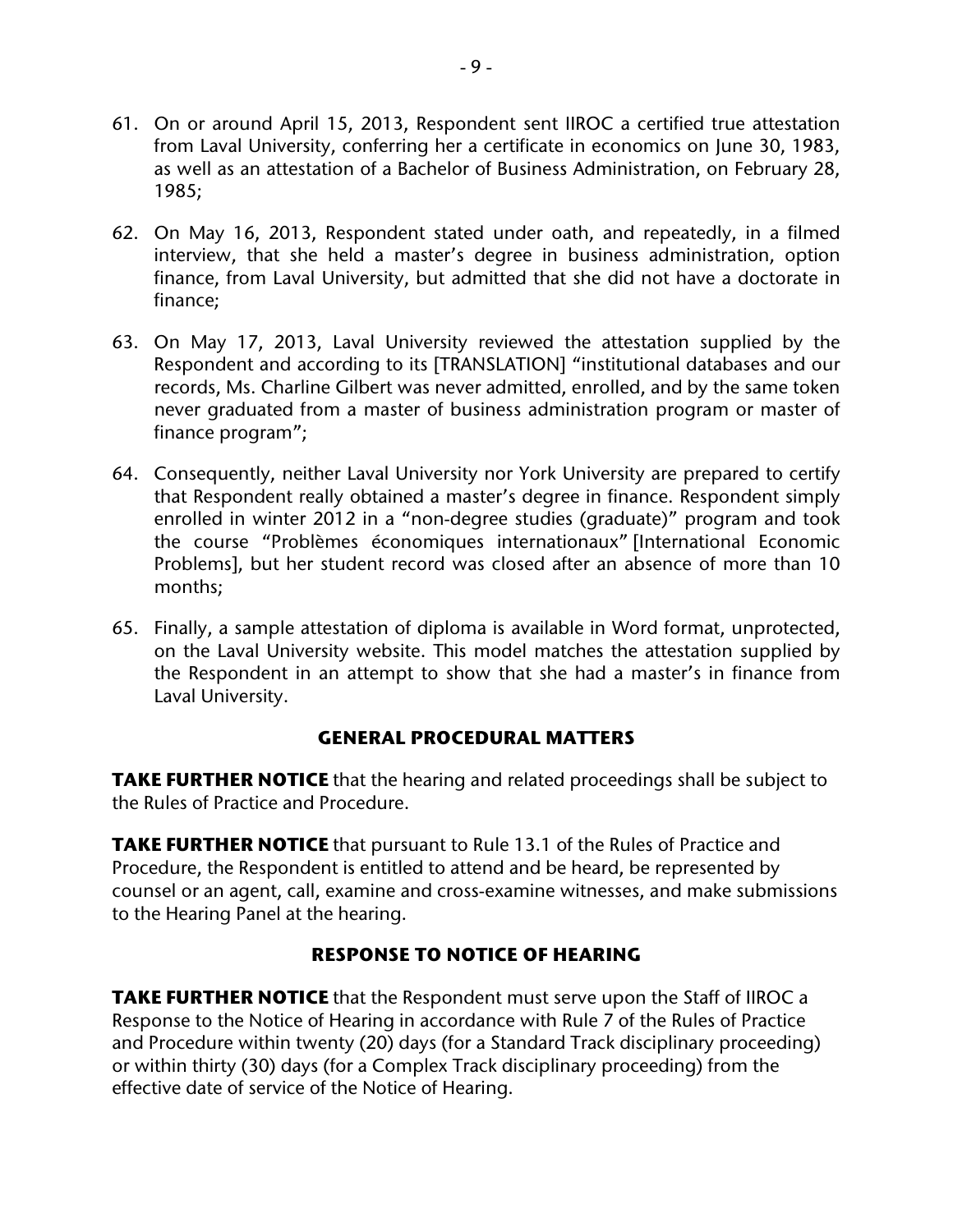### **FAILURE TO RESPOND OR ATTEND HEARING**

**TAKE FURTHER NOTICE** that if the Respondent fails to serve a Response or attend the hearing, the Hearing Panel may, pursuant to Rules 7.2 and 13.5 of the Rules of Practice and Procedure:

- (a) proceed with the hearing as set out in the Notice of Hearing, without further notice to the Respondent;
- (b) accept as proven the facts and contraventions alleged by Staff in the Notice of Hearing; and
- (c) order penalties and costs against the Respondent pursuant to Dealer Member Rules 20.33, 20.34 and 20.49.

## **PENALTIES & COSTS**

**TAKE FURTHER NOTICE** that if the Hearing Panel concludes that the Respondent did commit any or all of the contraventions alleged by Staff in the Notice of Hearing, the Hearing Panel may, pursuant to Dealer Member Rules 20.33 and 20.34, impose any one or more of the following penalties:

### **Where the Respondent is/was an Approved Person:**

- (a) a reprimand;
- (b) a fine not exceeding the greater of:
	- (i) \$1,000,000 per contravention; and

(ii) an amount equal to three times the profit made or loss avoided by such Approved Person by reason of the contravention.

- (c) suspension of approval for any period of time and upon any conditions or terms;
- (d) terms and conditions of continued approval;
- (e) prohibition of approval in any capacity for any period of time;
- (f) termination of the rights and privileges of approval;
- (g) revocation of approval;
- (h) a permanent bar from approval with the IIROC; or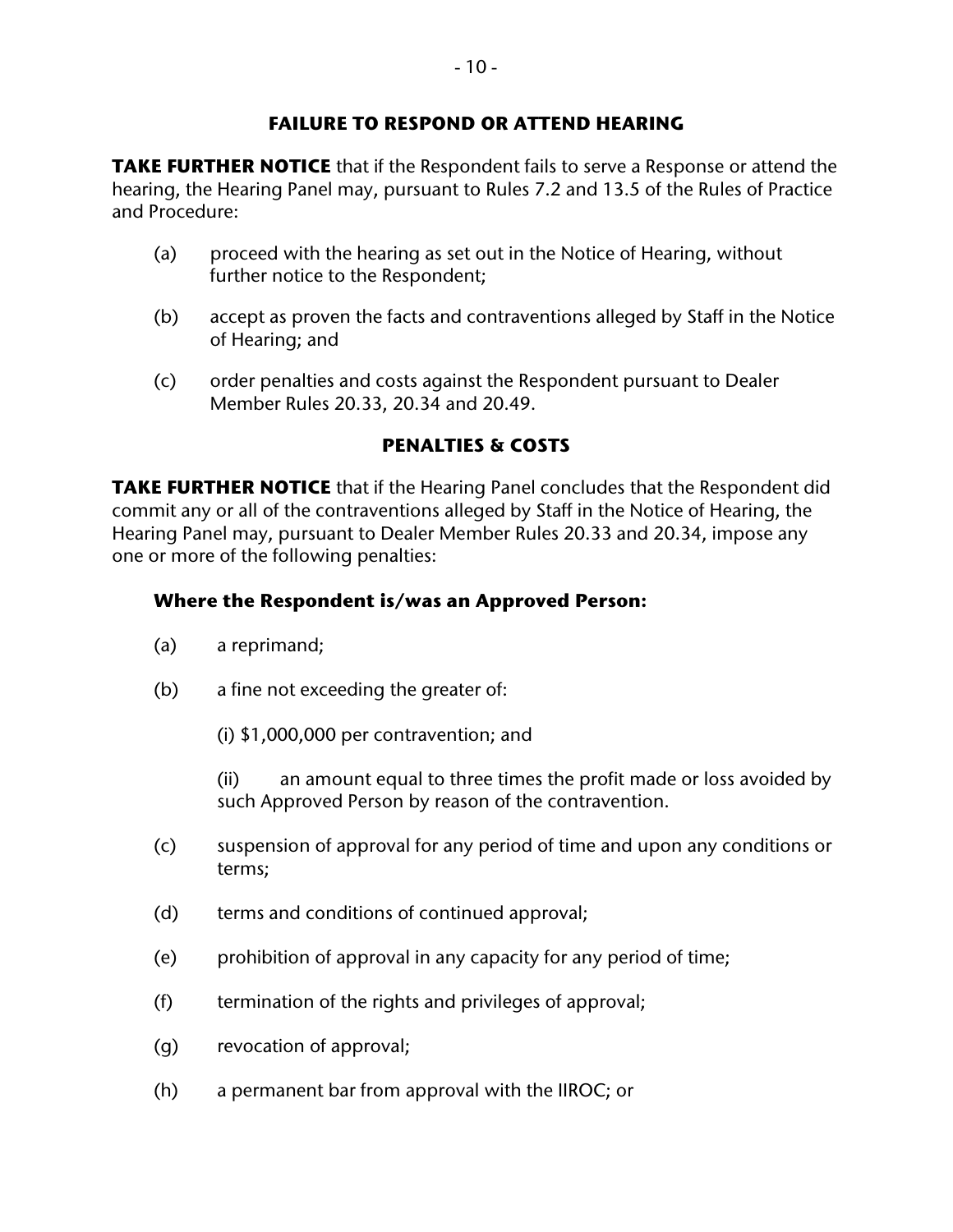(i) any other fit remedy or penalty.

#### **Where the Respondent is/was a Dealer Member:**

- (a) a reprimand;
- (b) a fine not exceeding the greater of:
	- (i) \$5,000,000 per contravention; and

(ii) an amount equal to three times the profit made or loss avoided by the Dealer Member by reason of the contravention;

- (c) suspension of the rights and privileges of the Dealer Member (and such suspension may include a direction to the Dealer Member to cease dealing with the public) for any period of time and upon any conditions or terms;
- (d) terms and conditions of continued Membership;
- (e) termination of the rights and privileges of Membership;
- (f) expulsion of the Dealer Member from membership in the IIROC; or
- (g) any other fit remedy or penalty.